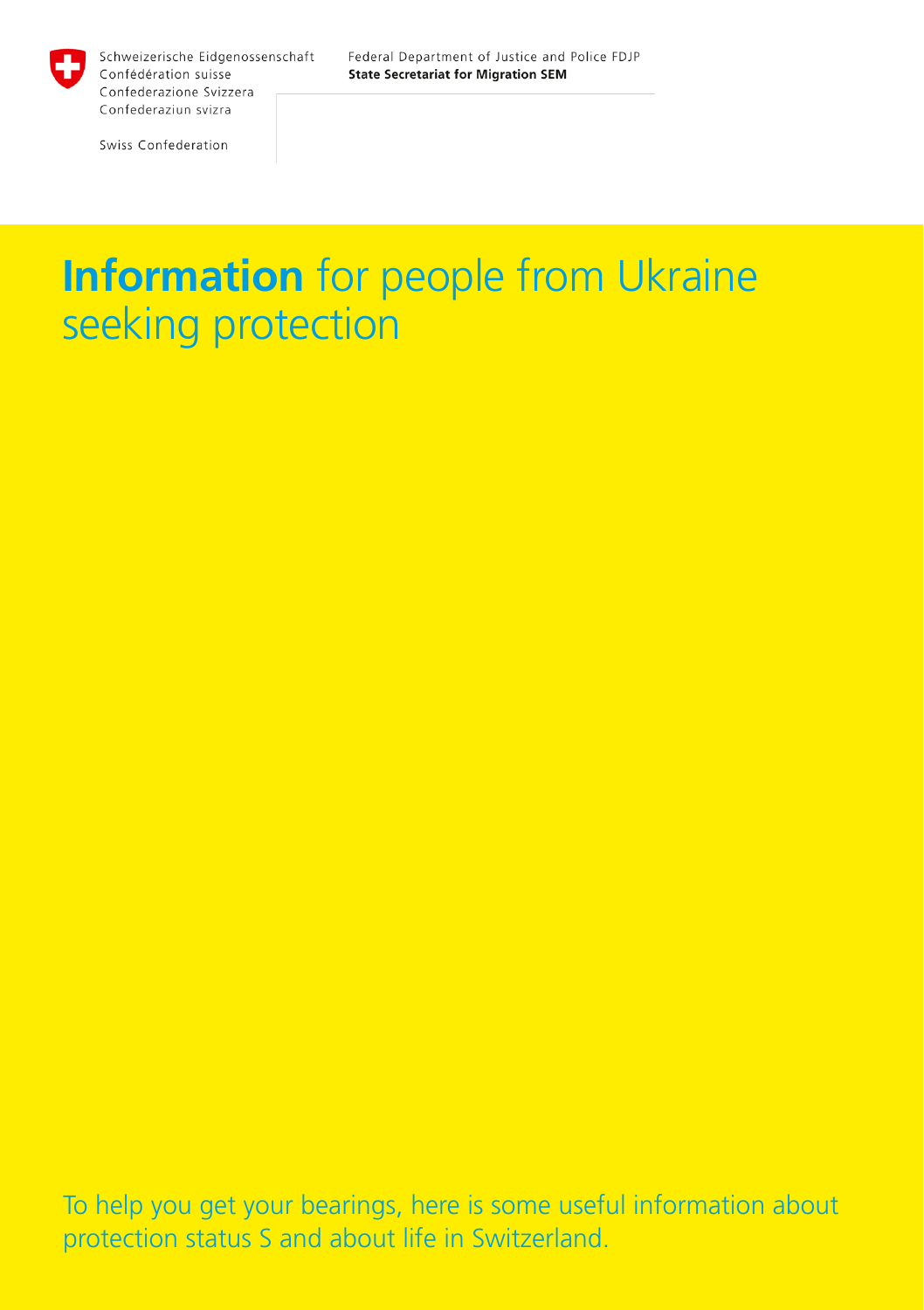#### **Protection status S**

Switzerland grants temporary protection to refugees from Ukraine as long as the serious threat in their home country persists. The persons concerned do not have to go through an asylum procedure, but are granted protection status S in a fast-track procedure.

#### **Protection status S applies to the following:**

- **a.** Ukrainian citizens seeking protection and their family members (partners, minor children and other close relatives who were fully or partially supported at the time of the flight) who were resident in Ukraine before 24 February 2022.
- **b.** Persons seeking protection of other nationalities and stateless persons as well as their family members as defined in letter a, who had an international or national protection status in Ukraine before 24 February 2022.
- **c.** Persons seeking protection of other nationalities and stateless persons as well as their family members as defined in letter a, who can prove with a valid short-term residence or residence permit that they have a valid right of residence in Ukraine and cannot return to their home countries in safety and permanently.

Under protection status S, the persons concerned receive an S permit. This is limited to a maximum of one year, but can be extended. After five years, persons in need of protection may receive a B residence permit, which is valid until the temporary protection is lifted.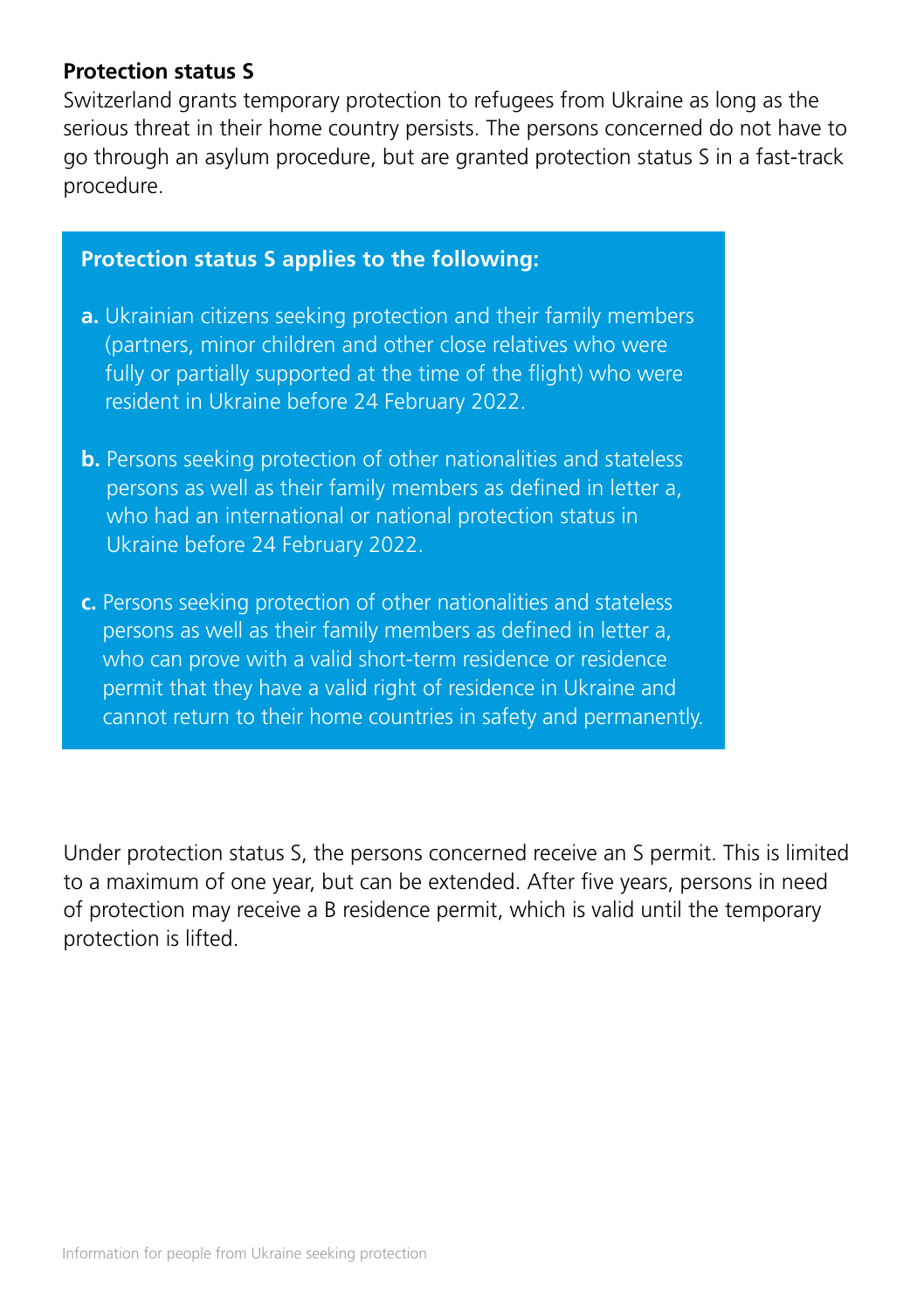

#### **Federalism**

Switzerland is a federalist country comprising the federal government, the cantons and the communes. Each level of government has its own tasks. The federal authorities, i.e. the State Secretariat for Migration SEM, are responsible for the procedure to grant you protection status S. SEM will then allocate you to one of the 26 cantons. This is where you will live and the canton, together with the commune, is then responsible for many aspects of your stay in Switzerland.



#### **Procedure**

The procedure to obtain protection status S is as follows:

- › You can submit your application for protection status S online via the RegisterMe web portal [\(https://registerme.admin.ch](https://registerme.admin.ch)). You then book an appointment to register at a federal asylum centre. The requirement is that you were resident in Ukraine before 24.02.2022 and have already entered Switzerland
- › At the federal asylum centre you complete a written form and provide your fingerprints. You will be given free legal advice at the federal asylum centre where you are staying. The purpose is to establish your identity and to be able to decide whether you are eligible for protection status S.
- › In certain cases, a brief interview is conducted to clear up any questions. Here, too, legal advice is provided.
- › The form you have filled out will be checked within a few days and you will receive a decision regarding the granting of protection status S. If you are staying in cantonal or private accommodation, you will receive the decision by post. If you are staying at a federal asylum centre, you will be given the notification letter in person.
- › You will receive information on the issuing of your physical S permit directly from the canton in which you are staying. This is irrespective of whether you are staying in cantonal or private accommodation.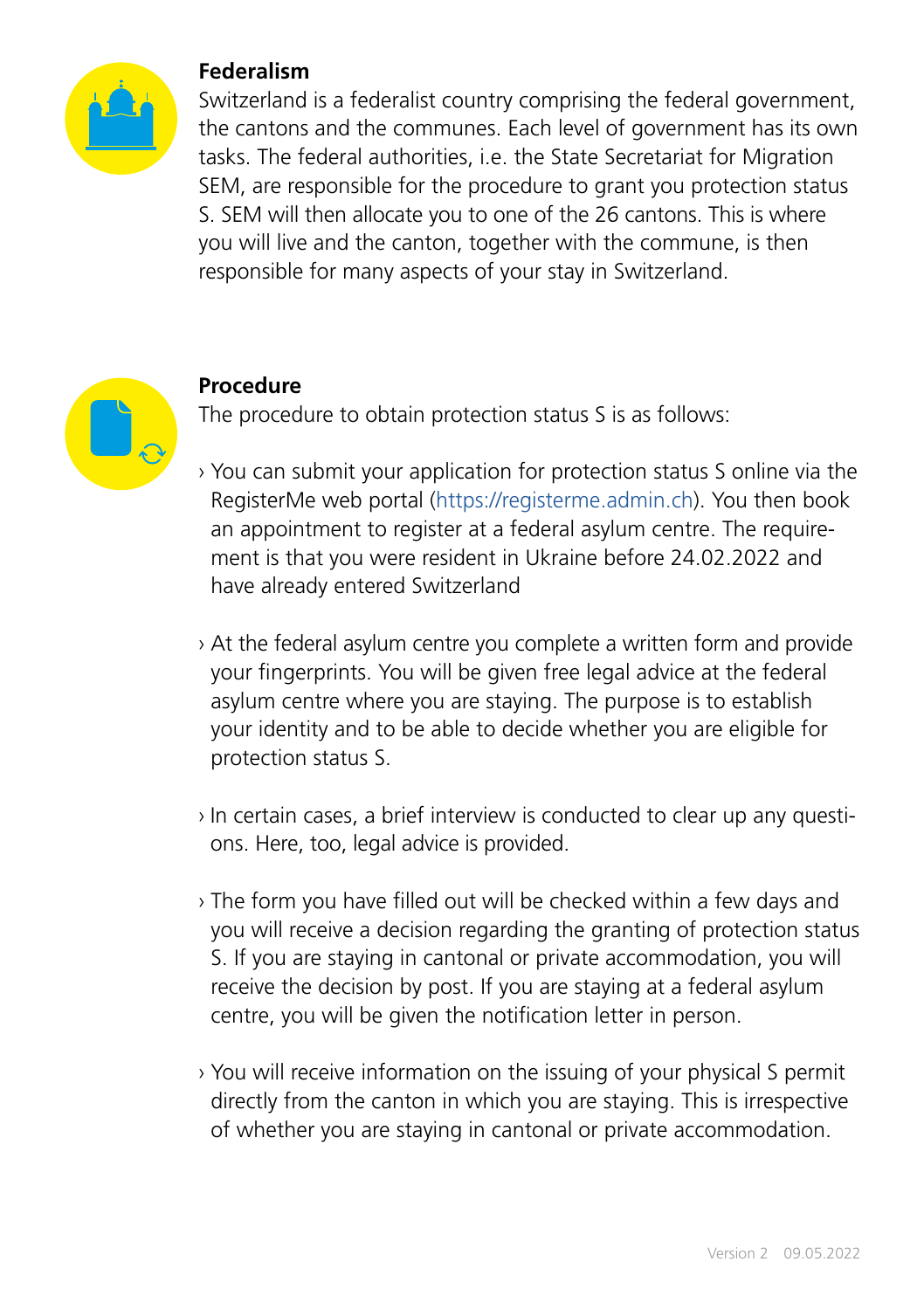

## **Accommodation**

As part of the protection status S procedure, SEM will assign you accommodation in one of Switzerland's 26 cantons. This is either official accommodation organised by the canton or private accommodation in someone's home. If you cannot go to this accommodation on the same day, you will temporarily stay at the federal asylum centre. If you already have independently organised accommodation in Switzerland and would like to continue staying there, you must bring the confirmation of private accommodation [www.sem.admin.ch/sem/de/home/sem/aktuell/ukraine](http://www.sem.admin.ch/sem/de/home/sem/aktuell/ukraine-krieg.html)[krieg.html](http://www.sem.admin.ch/sem/de/home/sem/aktuell/ukraine-krieg.html) (see section on Cantonal allocation) with you to the registration appointment at the federal asylum centre. SEM will examine your request at the time of registration and inform you whether it can be granted.



## **Change of address**

› Before obtaining Protection status S

Please remain at the accommodation allocated to you until you receive the decision on protection status S. This is extremely important so that SEM can process your application for temporary protection and send you the decision by post. If you have to change address urgently, contact SEM immediately.

#### › After obtaining protection status S

Generally speaking, you must live in the canton to which you have been allocated. The cantonal authorities must be notified of any change of address within the canton. If you wish to change canton, you must submit an application to SEM (State Secretariat for Migration, Ukraine Change of Canton Taskforce, Quellenweg 6, 3003 Bern-Wabern).



#### **Employment**

If you have protection status S, you can apply for work, but you must have a work permit. You may work in a different canton from where you live. If you are employed by a company, your employer must apply for a work permit from the canton of the place of work before you start. The canton will check whether the employer complies with the applicable salary and employment conditions customary in the region and sector. If you are selfemployed, you must apply for the work permit yourself from the canton of the place you work. The canton will check whether you fulfil the financial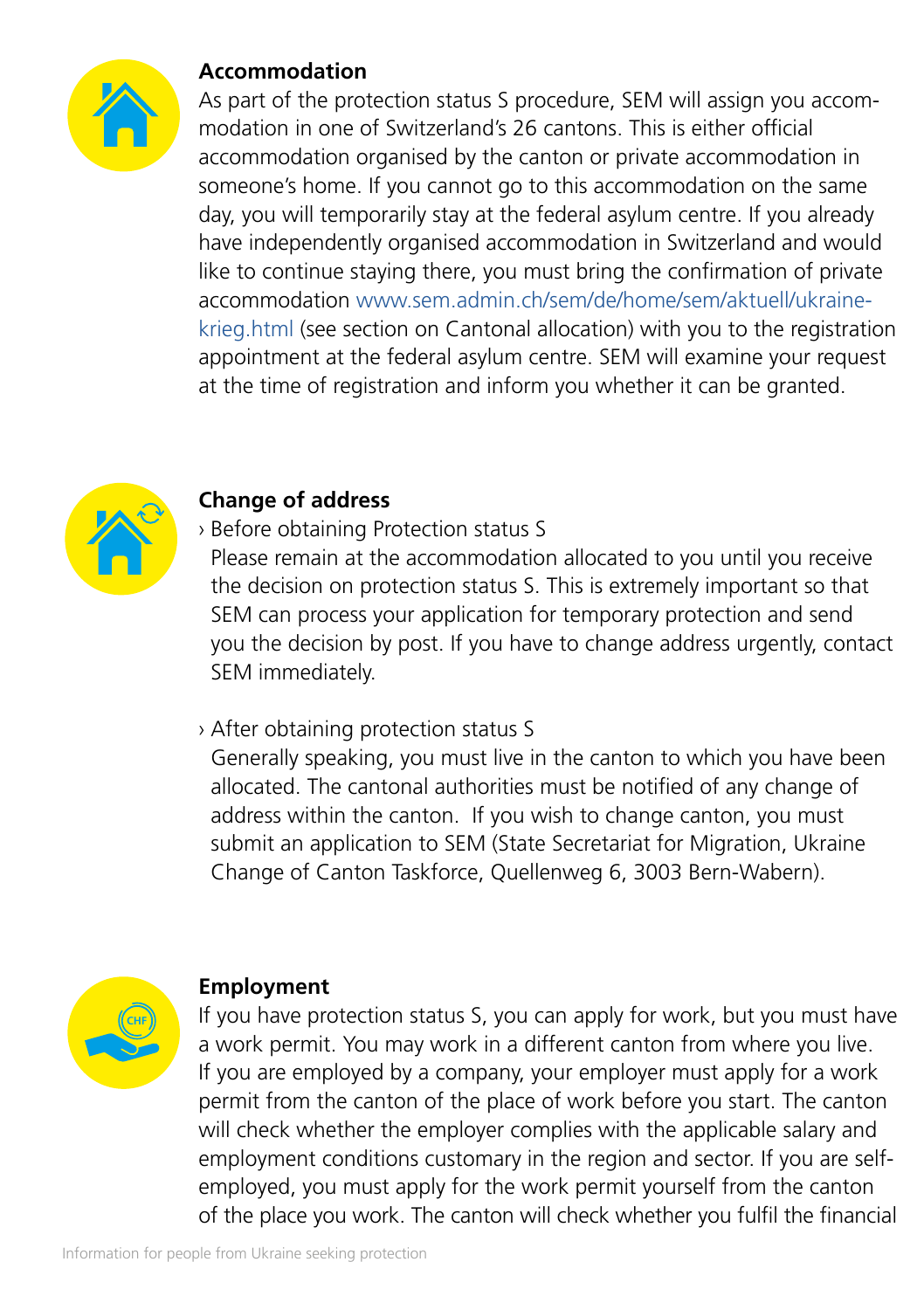and operational requirements of the work you wish to perform. If you work from home for a foreign employer (e.g. for your previous employer from your home country) or you wish to pursue your previous self-employed activity in a field that has no connection to Switzerland, you do not require a work permit. If you have protection status S and are looking for work, you can register with the public employment service and receive help in finding work.



#### **Social welfare assistance**

If you cannot support yourself, you will receive social welfare assistance from the canton where you live. This covers the basic needs of daily life in Switzerland and can take the form of non-cash benefits (accommodation, food, toiletries, etc.) and/or money. The canton where you live is responsible for these arrangements.

You can obtain further information at [www.sodk.ch/de/ukraine](http://www.sodk.ch/de/ukraine) and from your canton.



#### **School / Education**

› Compulsory education

Children have the right to go to school. Please contact the commune where you live for information about your child's school education.

› Higher education

For admission to higher education, the admission regulations of the respective higher education institution apply. You can find further information at [www.swissuniversities.ch](http://www.swissuniversities.ch).

› Vocational Education and Training

To begin a vocational education and training course you need to have a work permit (see 'Employment'). This also applies for training courses that prepare you for a VET programme involving work placement, such as integration pre-apprenticeships ([www.sem.admin.ch/invol](http://www.sem.admin.ch/invol)).

For further information on VET programmes, higher education, the recognition of diplomas or other education-related topics, you can contact your local careers advice centre ([www.berufsberatung.ch\)](http://www.berufsberatung.ch).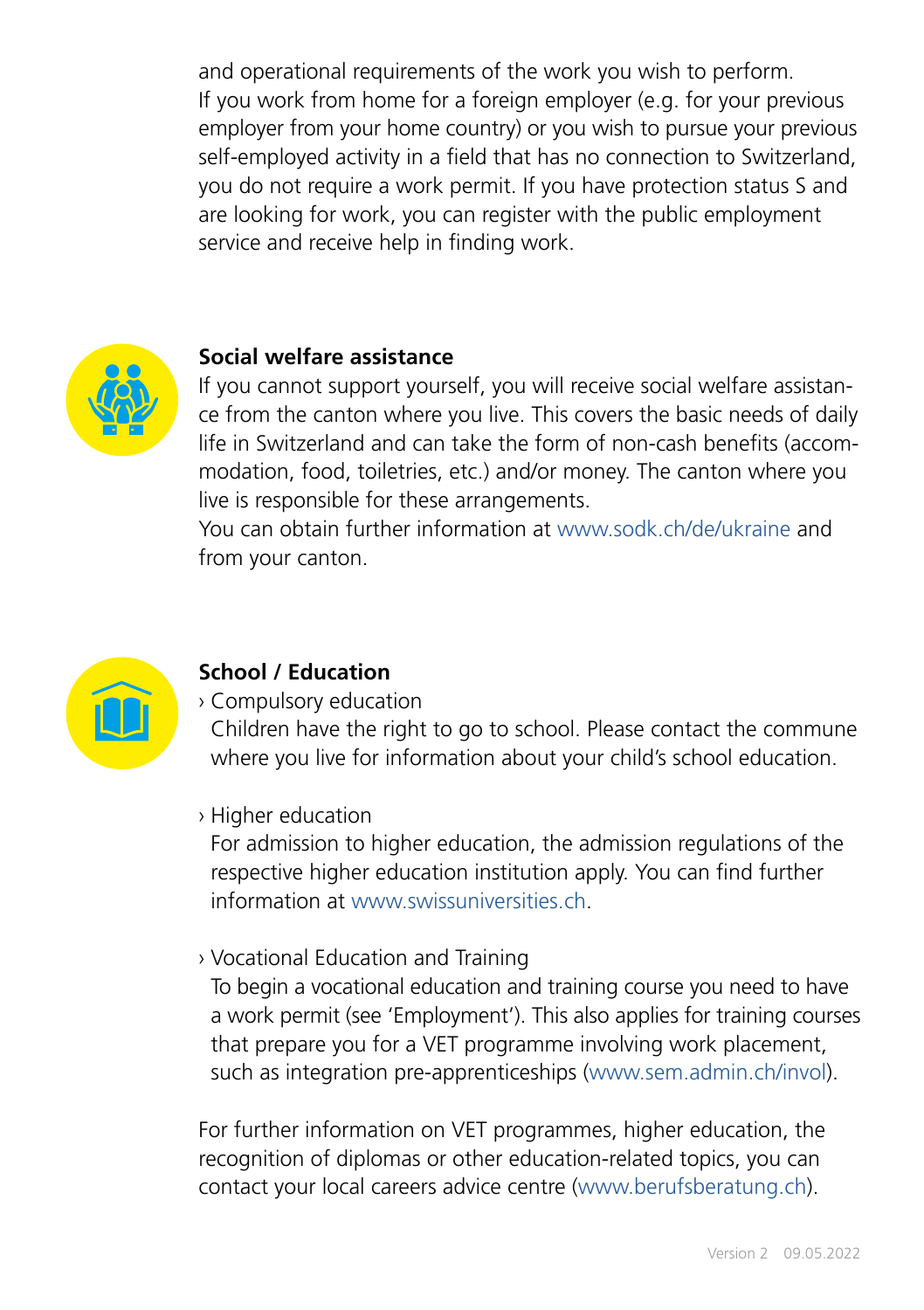

#### **Language courses and further support services**

Persons with protection status S have access to various support services, including special language courses. The integration office of your canton can provide further information on what services are available. You will find further information here: [www.sem.admin.](http://www.sem.admin.ch/sem/de/home/sem/kontakt/kantonale_behoerden/kantonale_ansprechstellen.html) [ch/sem/de/home/sem/kontakt/kantonale\\_behoerden/kantonale\\_an](http://www.sem.admin.ch/sem/de/home/sem/kontakt/kantonale_behoerden/kantonale_ansprechstellen.html)[sprechstellen.html](http://www.sem.admin.ch/sem/de/home/sem/kontakt/kantonale_behoerden/kantonale_ansprechstellen.html)



#### **Healthcare**

In terms of your health, we recommend that you complete the online questionnaire MM-Mobile Health Check ([www.mm-mobile.ch\)](http://www.mm-mobile.ch) upon arriving in Switzerland. By answering a few questions and give you an indication of whether you need to see a doctor. If you hold protection status S and are dependent on social assistance, you will be covered by health and accident insurance through your canton from the date when you applied for protection status S. If you are not dependent on social assistance, you will have to go about complying with the requirement to hold health insurance yourself by taking out health insurance within three months of submitting your application – with retroactive effect from the date of the application. You will have to pay the premiums and co-payments yourself. Your health insurance gives you access to doctors and hospitals in Switzerland. The cantonal authorities can tell you what doctors you may consult.

#### In emergencies:

- › for life-threatening emergencies: the ambulance service (144) or the accident and emergency unit of the nearest hospital
- › for non-life-threatening emergencies: a medical practitioner (doctor)

Medication that has been prescribed by a doctor and for which you have a valid prescription is generally paid for by your health insurance. You can obtain your medication from a pharmacy. Further information on healthcare in Switzerland is available at [https://www.migesplus.ch/en/topics/ukraine.](https://www.migesplus.ch/en/topics/ukraine)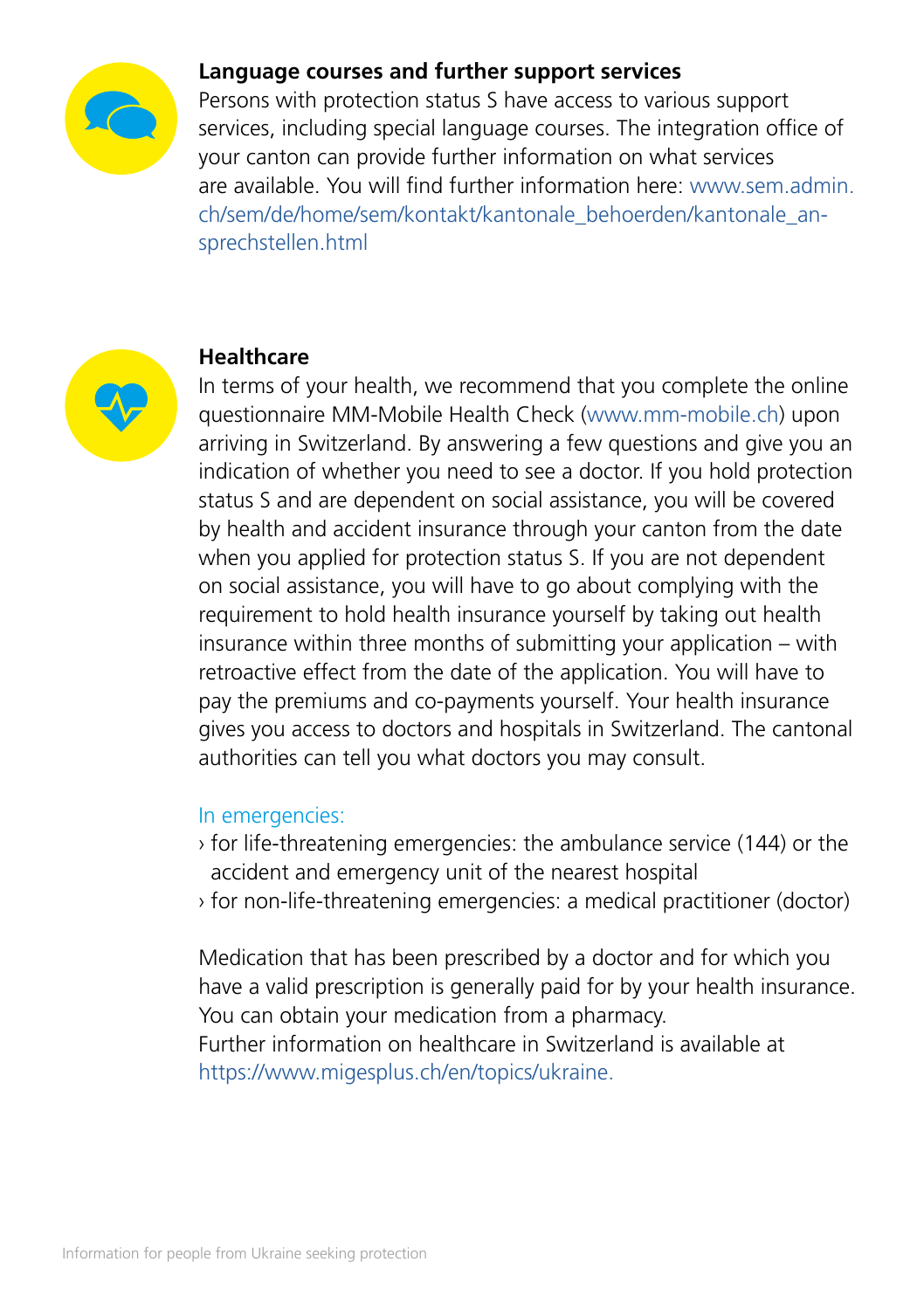

#### **Pets**

Are you travelling with dogs or cats? These animals can contract rabies, so special regulations apply when entering Switzerland. You must register your animals on arrival in Switzerland and state whether they have been vaccinated against rabies. You will find further information here: [www.blv.admin.ch/blv/de/home/tiere/reisen-mit-heimtieren.html](http://www.blv.admin.ch/blv/de/home/tiere/reisen-mit-heimtieren.html)



# **Family reunification**

If your family members are seeking protection and do not require a visa (e.g. Ukrainian nationals with a biometric passport), they are permitted to enter Switzerland and apply for protection status on their own. If your family members are seeking protection and require a visa, then they have to contact a Swiss diplomatic mission or consular post abroad. You also have the option of submitting a written application for family reunification for your family members (partner and minor children) to SEM (State Secretariat for Migration SEM, Quellenweg 6, 3003 Bern-Wabern), stating the N number.



# **Human trafficking or other forms of abuse**

- › Are you being forced to do things you do not want to do?
- › Are you being supervised and controlled?
- › Are you being threatened or subject to violence?
- › Is someone restricting your freedom of movement?

If so, contact the authorities immediately for help:

In the federal asylum centres (FAC): Contact the security staff or supervisors at the federal asylum centre where you are staying.

In the cantons: Victim Support Switzerland [\(www.opferhilfe-schweiz.ch\)](https://www.opferhilfe-schweiz.ch/en/)

Emergency services Police: 117 Ambulance: 144

You can find further information and advice at [https://www.sem.](https://www.sem.admin.ch/sem/en/home/asyl/menschenhandel/kampagne.html) [admin.ch/sem/en/home/asyl/menschenhandel/kampagne.html](https://www.sem.admin.ch/sem/en/home/asyl/menschenhandel/kampagne.html)